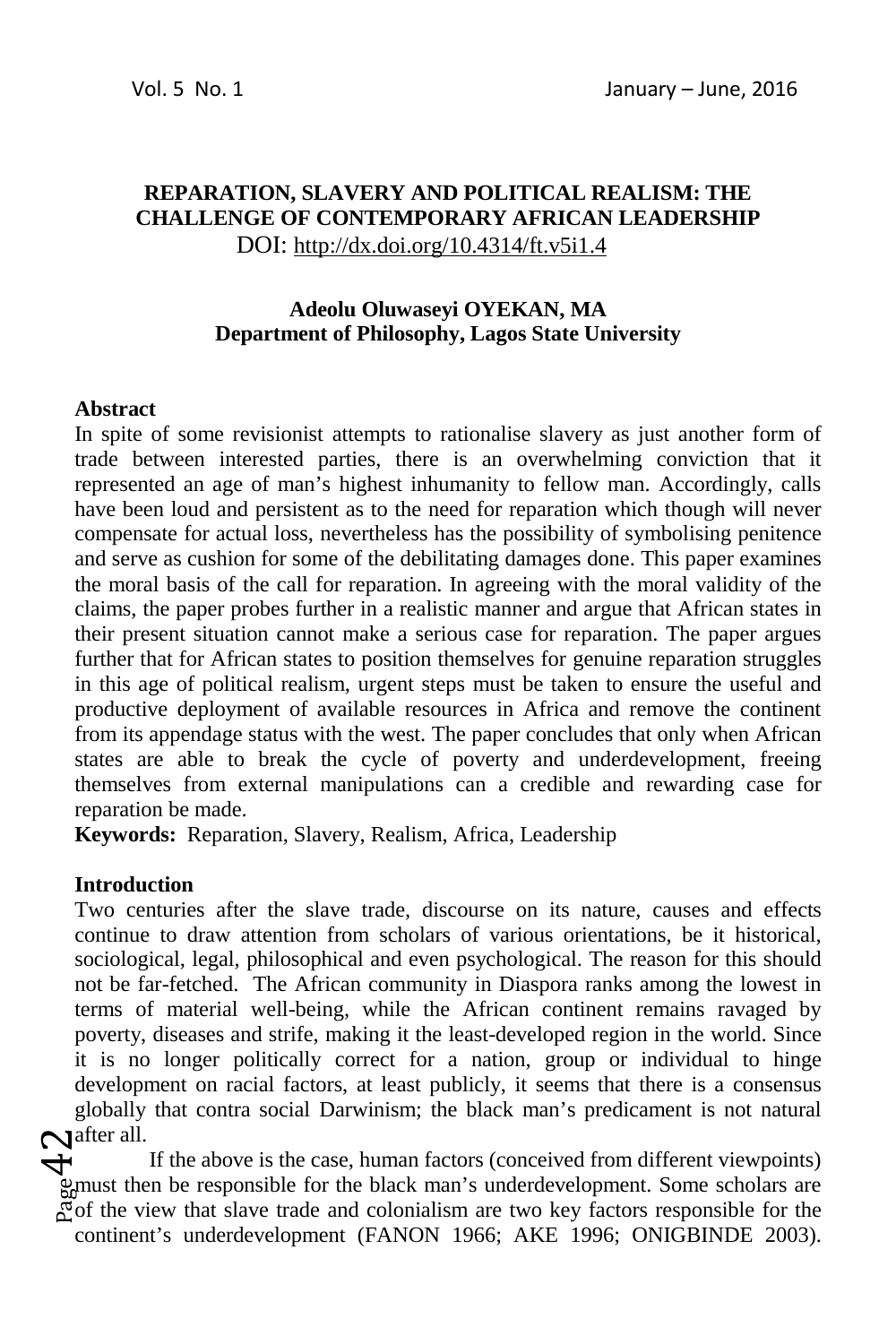Many are even of the broader view that though the slave trade and colonialism have ended, both have been replaced with a more sophisticated version of imperialism in the guise of capitalism and globalization. Yet, issues arising from slavery and colonialism, of which reparation is one; requires and continues to generate scholarly reactions.

 A plethora of historical documentation has been done as far as slavery is concerned. Revisiting this discourse therefore is with a view to revisiting perhaps the most prominent issue it has generated in present times namely – reparation. I wish to briefly examine the meaning of reparation, the case for reparation, the argument against it and the ethical issues involved. Persuaded that the slave trade raises issues of complex ethical and practical dimensions, I shall examine the possibility and consequences of reparation being paid to blacks, especially those of present day Africa.

## **What is Reparation?**

Reparation is a term which has its roots in Latin *reparatio*. Literally, the word reparation means the act of renewing, restoring, or the state of being repaired; the act of making amends or giving satisfaction or compensation for a wrong. In this sense, it refers to something done or paid in expiation of an injury inflicted. In another sense, the online History channel (2009) defines it as "compensation paid by countries that start wars in which they are defeated, such as Germany was asked to do after the treaty of Versailles". Reparation has also been defined as including an acknowledgment, atonement and recompense made to Africans on the continent and those in Diaspora (AGHALINO 2000, 9). For Walter Block (2002, 54), reparation is the forced return of stolen property. According to John Arthur (2007, 205), there is a need to define reparation in a way that distinguishes it from restitution. While both are forms of compensation, restitution occurs when property that has been taken is returned. Reparation on the other hand, is "repair of harms caused by past wrongs done either intentionally or through negligence" (ARTHUR 2007, 205). For Arthur, while restitution focuses on restoring lost property, reparation goes deeper by looking into the issue of harm caused. For our purpose, reparation can be defined as a proposal or agitation that compensation be provided for nations and descendants of enslaved people in consideration of free, forced labour provided over centuries, resulting in losses (both individual and collective); which has been developmentally beneficial to the nations and societies involved in the slave trade.

Maintendums and African countries with the exclusion of North Marican. To a significant extent, the three categories mentioned above represent those subonded by same historical circumstances of slavery but separated by soc In talking about reparation, it is important to identify the intended beneficiaries and provide a justification for doing so. For the sake of this paper, I consider the prospective beneficiaries of slavery reparations to be African-Americans, Caribbean nations and African countries with the exclusion of North Africa. To a significant extent, the three categories mentioned above represent those bonded by same historical circumstances of slavery but separated by socio-political refer to the African community in Diaspora and other blacks who by virtue of the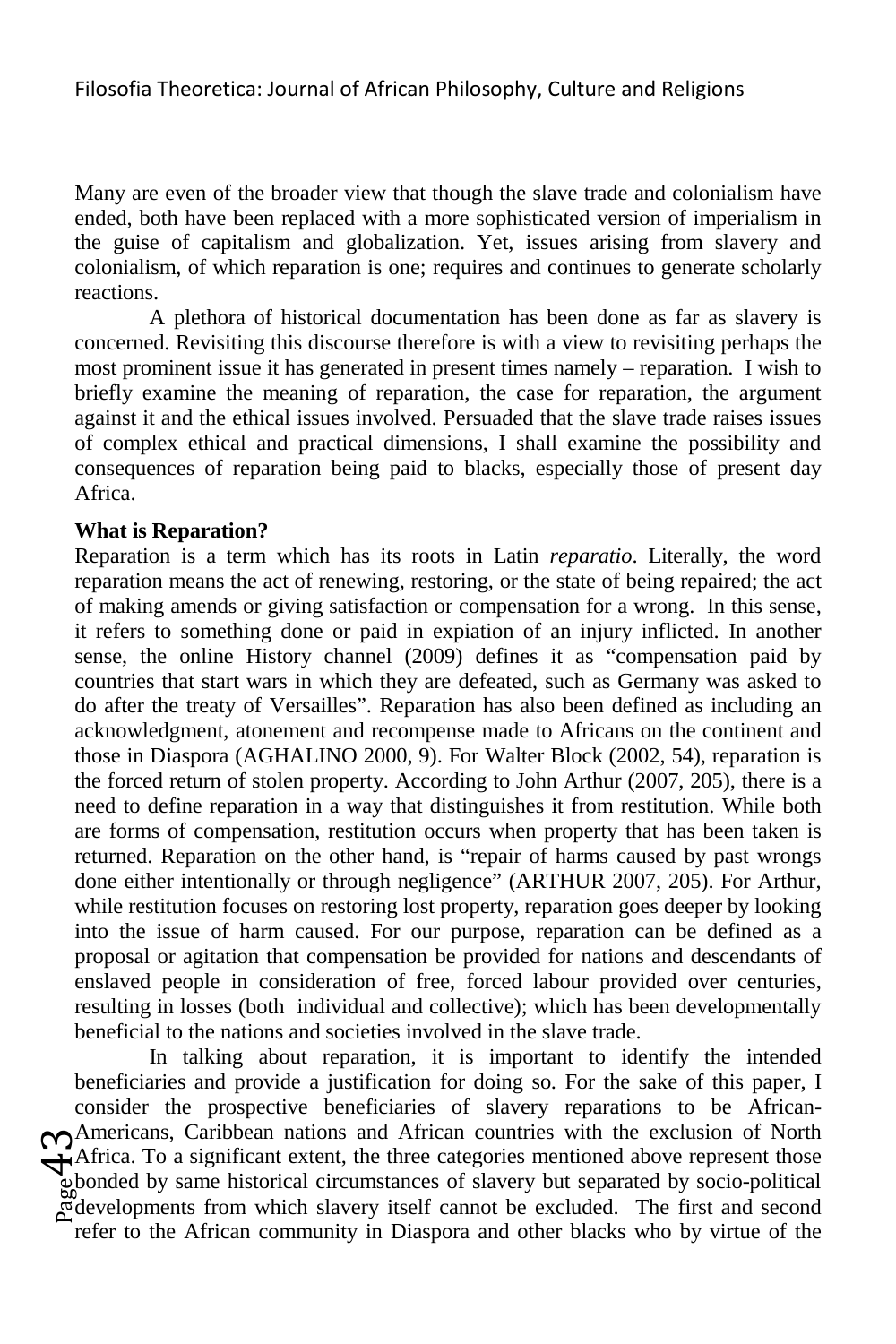slave trade became part of a society originally alien to their ancestors. In the second sense, I talk about black nations and their people whose relatives and forefathers were taken away but are still on African soil. The bulk of the first set of people form the descendants of those who made it to the plantation and had the "privilege" to procreate in sustenance not only of their lineage but also the interest of slaveholders constantly in need of more labourers. The second category consist largely of Africans whose forbears lost relatives to slavery, and the descendants of some few who made it back home after the abolition of slave trade among others. Aghalino's definition of reparation is an attempt to capture this classification and the circumstance leading to it. On the other hand, present day northern Africa, while geographically a part of the continent, is too dissimilar in terms of racial category and slave history to come under focus in this work.

 The above clarification foreshadows the complexities involved in determining who precisely ought to be compensated and on what ground. However, this must first of all be preceded by the establishment of the ground for reparation in the first place, since it is of little help to determine who ought to be compensated when the rightness or otherwise of reparation remains unresolved.

This much can be appreciated if one considers the complexities of many issues surrounding slavery and the reparation struggle. For instance, there is the issue of the extent to which the United States is guilty as a sovereign state and the level of involvement of those European countries that governed those colonies where slavery was legal. To what extent would America want to be held liable for slavery reparation prior to 1776? Complex as these issues among many others may seem, they do not look strong enough to vitiate the case for reparation, for they involve technicalities which, given the will, can be resolved.

### **The Arguments against Reparation**

One argument against reparation is that it will only atone for injustice with another injustice. This is hinged on the fact that if reparation should be paid by states, it would mean doing so with the resources not only of those who benefited and took part in slavery, but also of the majority who did not get involved. In affirming the reality of slavery, what this argument seeks to do is highlight the point that not all members of slave-owning societies actually owned slaves. Also, one way of characterizing reparation by those who hold this view is that it is nothing short of reverse racism (see AUTHUR, 2007).

 $\Phi_{\text{mag}}^{\text{H}}$ Taken to another level, a strand of the argument says that those who benefited from slave trade have since died, and that holding their descendants responsible would amount to an unjustified transfer of the guilt of their forefathers.  $\forall$  Hence, since all slaves and slave-owners are dead, no justifiable payments can be made to the descendants of the former by those of the latter (KANE 2003, 196).

Another related argument to the above is that the identification of the actual  $\mathbb{E}_{\text{descendants}}$  of slaves would be very difficult. Even if it were to be a possibility, determining the level of victimization would be impossible to identify. The reason, it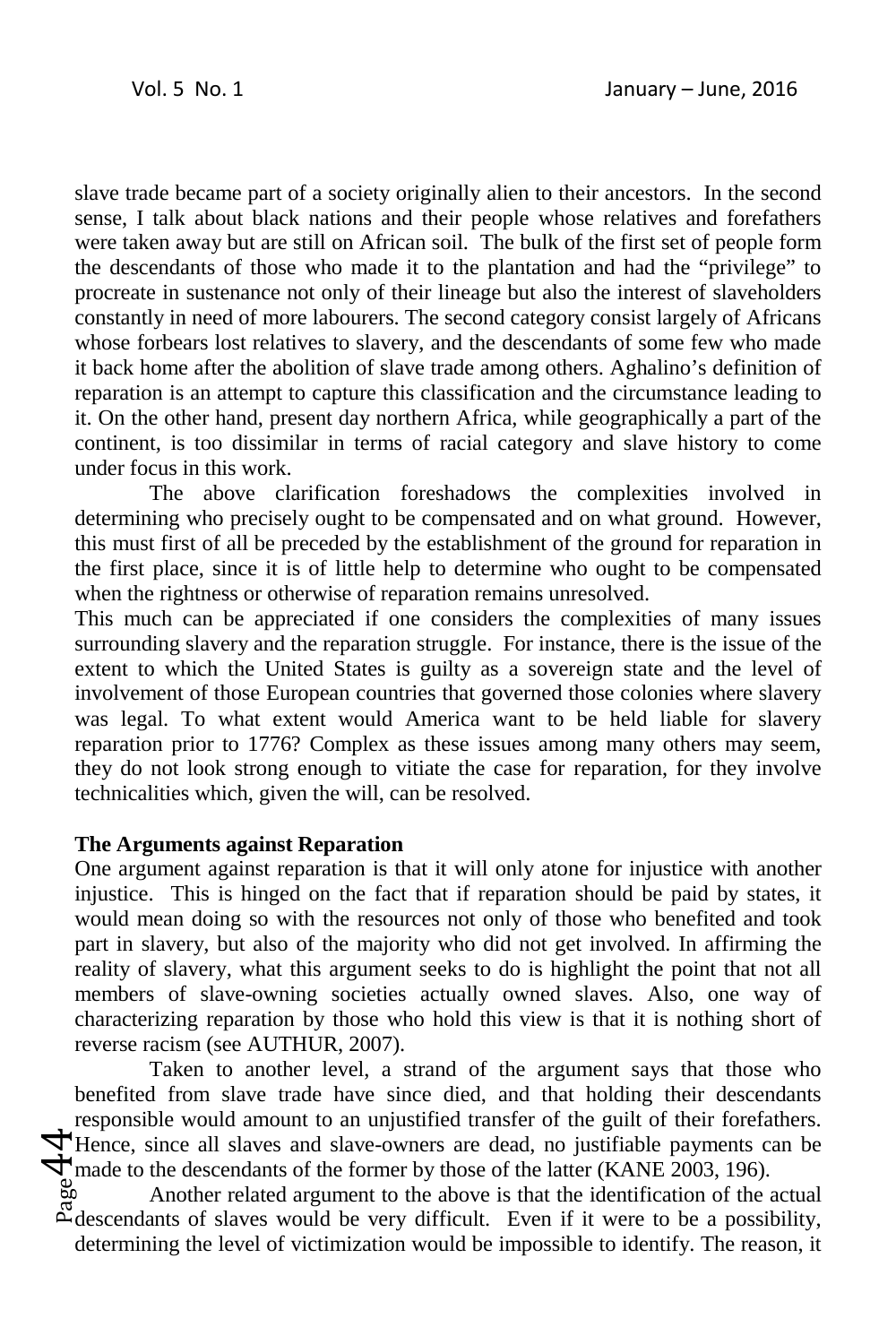has been said, is because victimization levels are exactly not the same (TRACINSKI 2002). This argument looks plausible on the surface, at least from the complexity of sorting who is a slave descendant from who is not, and inventing a calculus of suffering endured. A corollary of the argument is that there is a problem of how to appropriately measure culpability. For instance, reparation could result in making America pay for the profits of Europeans who merely used part of its lands for plantation.

Another argument canvassed is that slave trade had been in force in Africa before the Europeans discovered this free source of labour. African tribes captured men and women in battle and forced them into slavery and sold them to traders from other countries. By this token, the western world is no guiltier of slave trade than Africans are. However, one can respond to this argument by simply pointing out that slavery as a product of war was not alien to any society. Slavery in that sense was a consequence of war and not the cause of it.

Also, the slave was not a mere commodity or tool in the sense that obtained in foreign plantations. While they were definitely not freemen, many of them were able to buy their freedom or get integrated into their new societies, though with limited privileges. Many European nations warred with each other while the slave trade was on-going. But whereas territories were conquered and oppositions subjugated, Europeans did not convert fellow Europeans to properties as they did to Africans. Even in defeat and exploitation, they were still treated as humans, as opposed to the reduction of black men and women to expendable properties. In the same token, Africans treated captured slaves as humans, such that many of them were able to buy their freedom after a long period of servitude. The Atlantic slave trade was not slavery as usual. It was a new form of slavery far more diabolical than that which existed since ancient times, and far more appalling than the intertribal slavery that existed in Africa prior to the European influence (BROOKS 2006).

Opponents of reparation also defend the argument that slave descendants are better off than they would have been had there been no slave trade. One proponent of such view is Booker Washington who argued that:

when we rid ourselves of prejudice, or racial feeling, and look facts in the face, we must acknowledge that, notwithstanding the cruelty and moral wrong of slavery, the ten million Negro inhabiting this country, who themselves or whose ancestors went through the school of American slavery, are in a stronger and more hopeful condition, materially, intellectually, morally, and religiously, than is true of an equal number of black people in any other portion of the globe. (WASHINGTON 1967, 13)

 $\rm H_{\rm age}^{\rm gap}$ 

David Horowitz (2002) corroborates Washington's position. His own argument is  $\mathbb{Z}$  that while slave labour has created American wealth, it is not the case that only whites have benefited. Slave descendants have also enjoyed the wealth created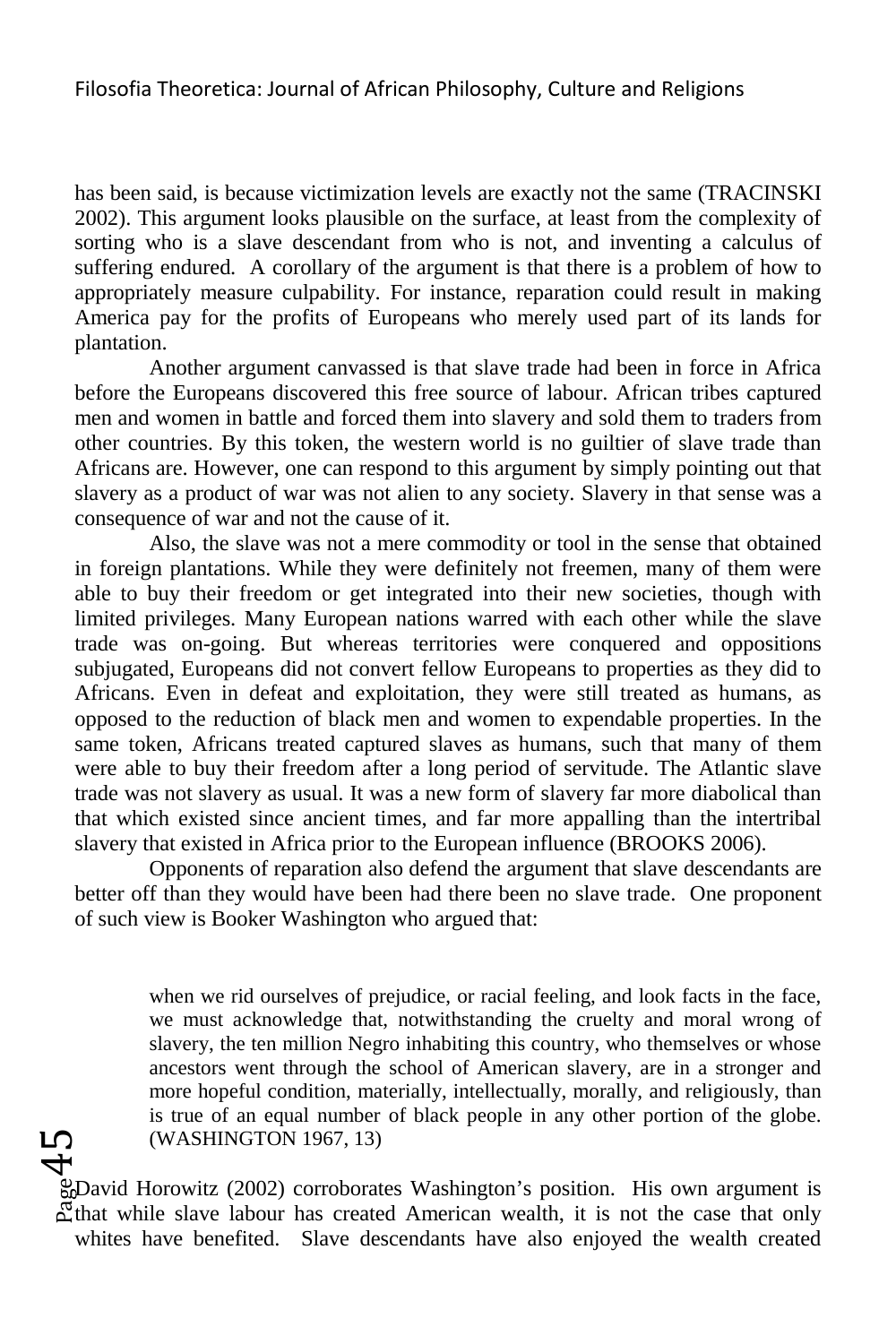through forced labour. The fallacies of the above position are so obvious. In his response to some of the reasons advanced against reparation as mentioned above, and elaborated further in Horowitz's *Ten Reasons* (2002)*,* Walter Block (2002, 59) noted that a case can still be made for reparation even if it is true that some blacks aided slavery. All that is required is to add such blacks to the list of those indebted to slaves and their descendants. I think that Block's argument counters very well Horowitz's position because reparation is not being demanded by blacks from whites on the basis of the latter's colour. Rather, it is for the harm done over a very long period of time which requires repair. It sounds plausible then, to widen the net against all culprits irrespective of colour rather than parse over the issue because a few members of same race with the victims are complicit. If this line of thought were to be valid, it should also have stopped the payments of compensations to Jews who suffered losses during the Holocaust, as there are evidences that the Nazis had Jews who supplied them information and worked assiduously for the attainment of Hitler's goal. However, having a collaborator does nothing to take away the guilt of the perpetrator.

Also, that blacks in America are well off in spite of slavery is beside the point. Block captured the argument thus: "Suppose a man rapes a woman, and it is later somehow proven that had he not molested her in this way, she would have instead been run over by a bus and killed. Should this fact mitigate the punishment imposed on him? Not a bit. He is a rapist, and should be punished to the full extent of the law (BLOCK 2002, 60).

It is debatable in the first place whether a people who feel like second class citizens in their own country are better off than blacks in other parts of the world. The discrimination they suffer in schools, workplaces and from law enforcement agents which undermines their dignity as human beings would not really matter in Washington's assessment provided they are better off than blacks elsewhere, at least materially. His position implicitly mirrors the fallacy of white or black (false dilemma).

 $\Phi_{\rm{geap}}^{\rm{per}}$ The argument equally betrays a lack of proper understanding of what it means to be well off, putting aside the fact that being well off if true, is actually an unintended consequence, not the motive of slave trade. Apparently, Horowitz and Washington both had American prosperity in mind while arriving at their conclusion. But then history has shown that being well off materially does not necessarily bring fulfillment. People abound who pass through untold agonies even in the midst of great wealth. But more importantly, these two apologists fail to identify the fact that the helpless picture of blacks elsewhere in the world, which they tried to paint, reflects the tragic consequence of slave trade in the first instance. They did not provide proof that black Americans and their ancestors would still have been worse- $\forall$  off if they had been allowed to grow and develop on their own soil and at their own pace.

One can at this point begin to respond to some of the issues raised against the plausibility of paying reparation. To start with, the argument about partial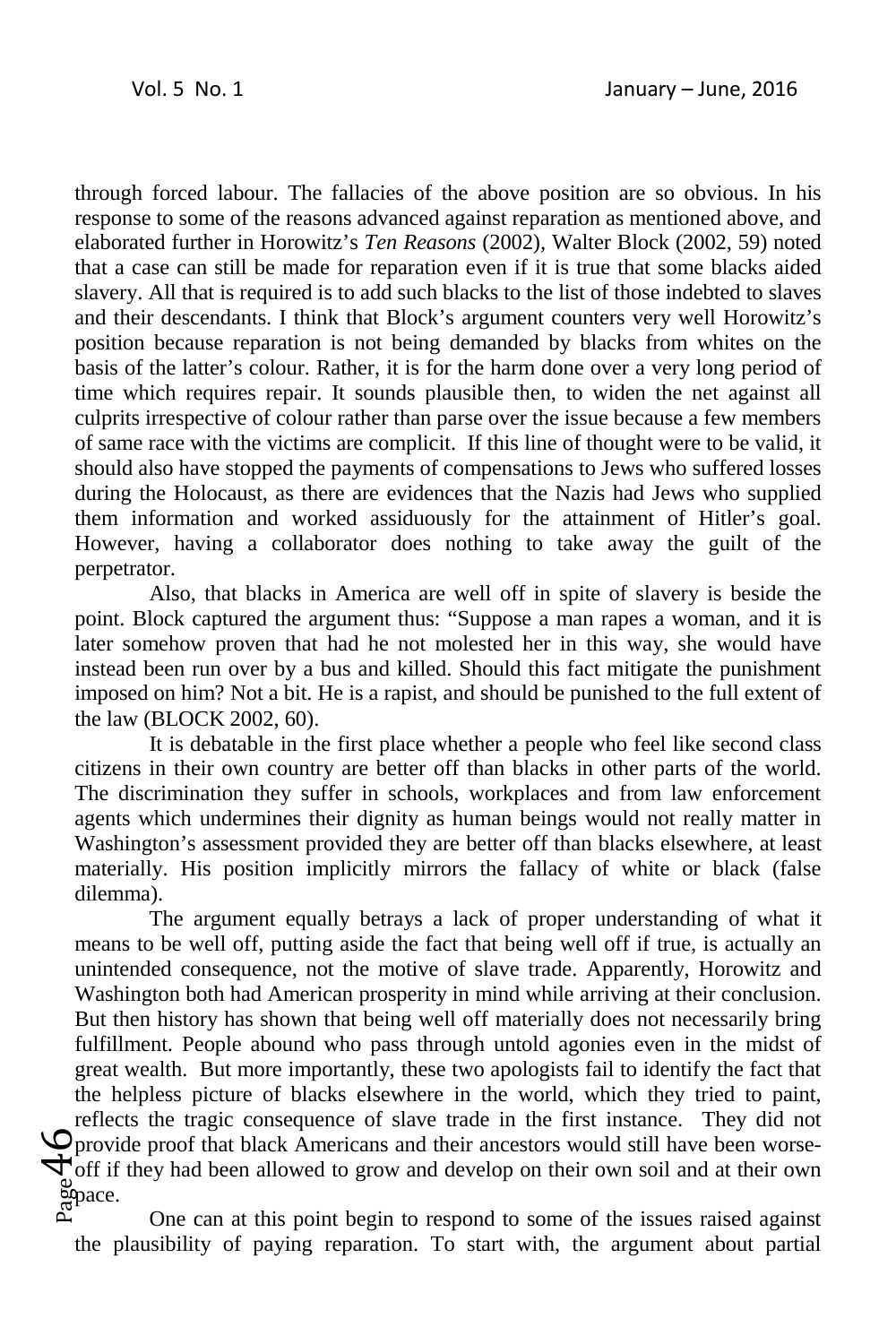culpability of citizens of slave-trading states and the demise of direct beneficiaries sound tenuous. Whereas, it is true that not all members of such societies owned slaves, it would be hard to prove that they did not derive indirect benefits which accrued to their societies as a result of slave trade. If for instance a state decides to go to war, there is always the tendency for opinions to be divided as to the rightness or otherwise of such decision. The consequence of that decision whether good or bad becomes that of the state in entirety irrespective of individual dispositions. Culpability has a sufficient ground of being established by membership of a society which embraced and benefitted from slave trade. The position that descendants cannot pay for the crime of their forbears is also weak. This argument is weak mainly in the sense that a society exists in a continuum. The point is that the contribution of slave labour to American and European economic growth cannot be denied, and that the benefits contribute a large part of what is responsible for the present level of development enjoyed by those nations. Many scholars (LEWAN & BARCLAY 2001; WINBUSH 2003; GROSSMAN 1997) have identified acts such as forceful takeover of black properties, in some cases referred to as whitecapping" in the Jim Crow era, as acts of deprivation, assault, and in some cases killing, meted out to blacks even after slavery was outlawed. There is equally the issue of private corporations who were involved in slave trade. There were for example, insurance companies writing life insurances on the lives of the slaves, with the slave owners as beneficiaries. These companies made profits, with corresponding tax obligations paid to government at various levels. According to Feagin the damages done to African Americans did not end with slavery, but persisted for another one hundred years in the form of legal segregation, and then for several more decades in present-day discrimination (FEAGIN 2004, 53). The first African slaves arrived in the Americas in 1502 (BECKLES 2002, 47), and for the next 270 years, "the trade and slavery itself were legal everywhere in Europe and the Americas (HOWARD-HASSMANN 2007, 5). Slavery therefore, was not just an activity of private members without institutional backing. The state encouraged and benefited from it through legislation. It was an incredibly profitable endeavour that supported America's economy at its infancy (NEUBORNE 2003). Also, while a lot of emphasis has been laid on the predominant nature of slavery in the southern part of the United States, the practice was not alien to the north. Many atrocities against slaves, though less pronounced, were equally committed against slaves in the north. (FARROW… 2006, 62).

 $\sum_{\substack{\text{geq} \ \text{area} \ \text{mean}}}$ This is where the libertarian case made by Block for reparation becomes defective. While he feels that Horowitz and many other critics have not successfully countered the case for reparation, what he advocates is an understanding of slavery as a form of injustice by some members of the society against fellow men, which needs  $\sum$  to be corrected. In that case, wherever it can be proven that X, or his forbears  $\forall$ engaged in slave-holding against Y or his forbears, reparation must be made. Under capitalist principles he argued, the fact of death does not erase one's liability or entitlement (BLOCK 2002, 56-57). This approach however, establishes guilt in principle without repairing much. This is because by ignoring the institutional nature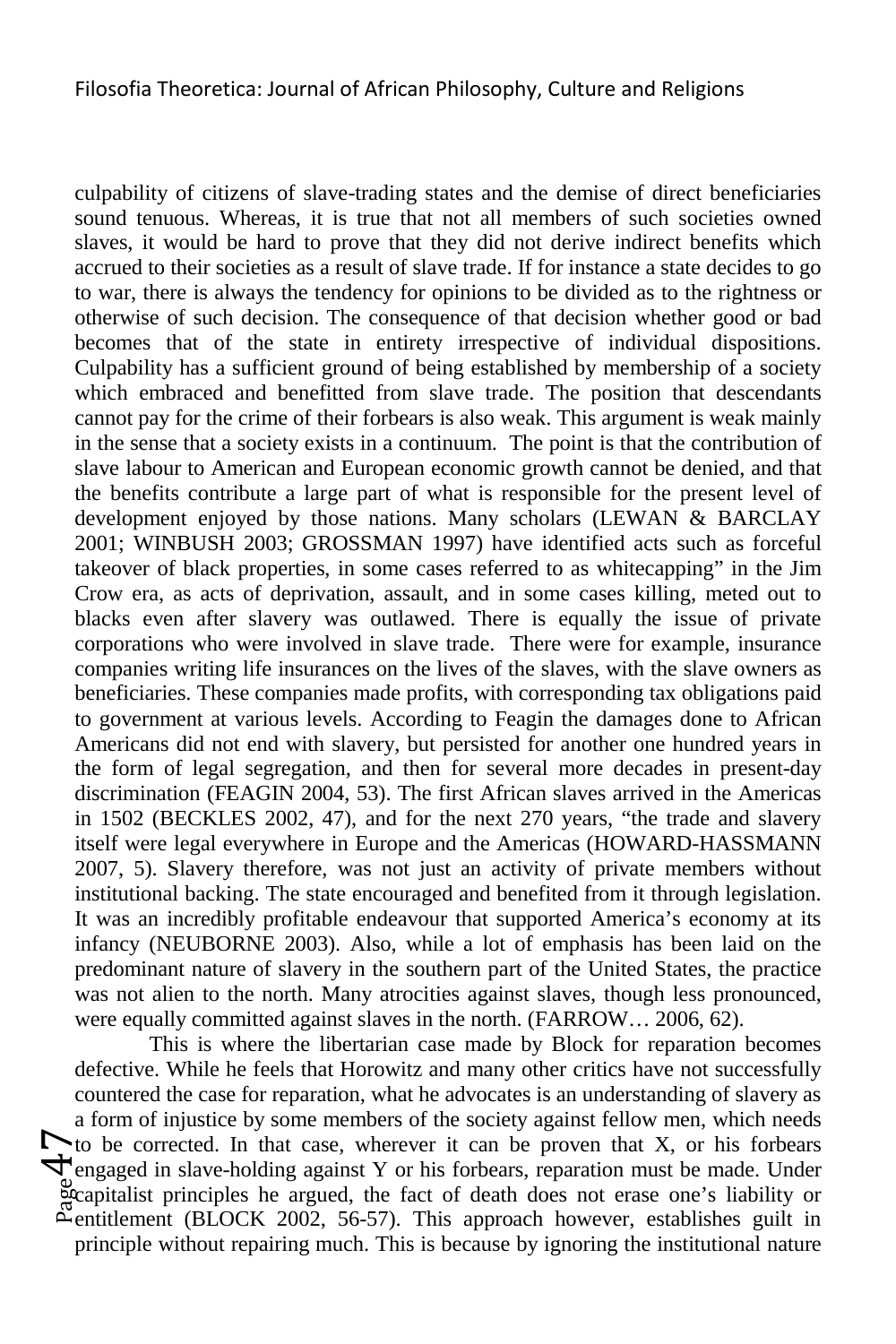of slavery and the attendant discrimination and deprivation, the class of deserving beneficiaries become extremely narrowed and incapable of addressing the manifest gap it has created between blacks and whites over the decades. Looking for direct descendants has the tendency to diminish the proper appreciation of the depth of slavery. Individuals no doubt, are the ones involved, but they also represent a race of many different but related societies, which were the deliberate targets of slave traders. It is within this holistic understanding that the merit or otherwise of the reparation argument must be considered.

Block's argument though, has a limited aim, which, in a deontological sense is about atoning for an unjust act and not necessarily making the victim better. In his response to Horowitz's claim that wealthy blacks such as Oprah Winfrey do not need reparation because they have become successful. Block says that advocates of reparation "do not claim a transfer of wealth on the grounds that blacks are poorer than whites; they do so out of(somewhat misguided) claims of justice. Is it not possible that rich people can be oppressed? It seems to be Horowitz's argument that this cannot occur; it deserves to be characterized and rejected as the "Oprah Winfrey's fallacy" (BLOCK 2002, 61).

Much has also been made out of the difficulty involved in determining the extent of deprivation suffered, and its implication for the payment of what is justifiably due. But, expected difficulty is not in itself a negation of the rightness of reparation. Also, it is an argument that limits the payment of reparation to monetary compensation of victims. While it may be necessary to pay cash, there are many other social reforms and policies that would go a long way if targeted at the disadvantaged black nations and black-Americans with lower prospects of living meaningful lives owing to years of disadvantages.

# **The Moral Basis of Slavery Reparation**

 $\Phi_{\substack{\text{g} \text{g} \text{p} \text{m}}}^{\text{the}}$ The case for reparation has been made on a number of grounds. One of them includes the population loss incurred from about 1445 to 1870. The estimated figure of slaves taken, though conflicting and varying, has been put between a conservative estimate of 12 million (THIPANYANE 2003, 36), 20 million (GIFFORD 1996, 1) and 100 million (CHIKOTI 2001). The massive loss to Africa was not only colossal in terms of numerical worth; it is made more critical by the fact that it was composed of able-bodied young men and women (RODNEY 2000, 105). The shipping away of the agile and able-bodied brought in its wake drastic population reduction and attendant economic loss. Another argument for reparation centers on capital accumulation. The point being canvassed is that Europe and America benefited immensely from free labour of the slaves. Beyond that, even at the point of freedom,  $\infty$ the emancipated slaves were prevented from retaining the profits of their labour,  $\forall$  thereby depriving them of the empowerment needed immediately after their freedom (DARITY and FRANK 2005, 335).

Beyond that however, there is a need to harp on the immorality of the kind of slavery under consideration here, lest reparation becomes a kind of atonement for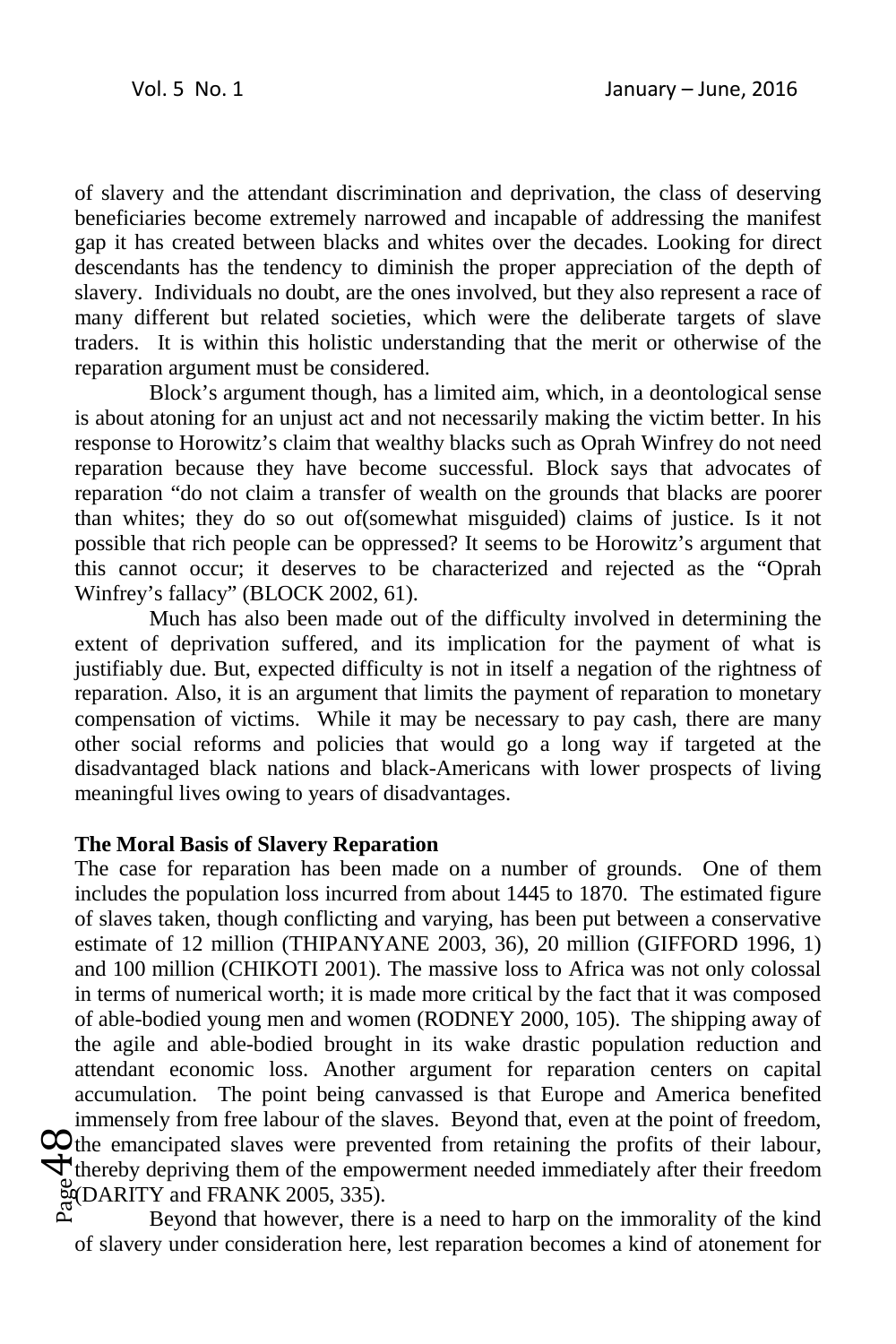unfair trade, in the mould of sharp practices that sometimes characterize market deals. When one talks about trade, it connotes an idea of two or more people divided along the lines of buyer(s) and seller(s) mutually coming into an agreement for commodities that are to be exchanged for cash, or in the case of barter, for other commodities. But trade, in the mould of hiring mercenaries, some of them locals, to capture able-bodied persons packed into crates for transfer into places where they were made beasts of burden cannot be merely understood as unfair trade in which the victim expects compensation for collateral damage. In the view of MKO Abiola, it was an act designed to rob fellow men of their self-worth and dignity, to such an extent that their intrinsic value became measured by how well they can till the soil, clear bushes or hew down trees. It was a life whose standard was well below that of pets, such that using the term 'dehumanization' may not properly capture the level of degradation the slaves suffered (see AGHALINO 2000, 8).

For all the horrors and evils of the Holocaust, it must be said that the Nazis were primarily set out for extermination (AUSTEN 2003). The African slave on the other hand was a tool, which like the hoe or plougher must be kept efficient for as long as it remained expendable. That is why on the scale, slavery is worse than outright mass murder. The moral question also has to do with what Karenga (2001) refer to as "intentionality". Slavery is a deliberate, intensive and an institutionalized act of dehumanization unleashed by man on fellow man, on the basis of a false sense of racial superiority and economic gain.

Those slave merchants who shuttled between Africa, Europe and America may conveniently be described as involved in trade with business concerns and individuals who made up the market where those slaves were sold. After all, not all European and American slave owners came shopping in Africa. It is only in that sense that we can properly talk of trade (definitely of a different kind). Even at that, the long, sad episode of slavery remains the peak not only of human exploitation but also that of extended annihilation. On this basis, it must be said and quickly too, that no amount of compensation can adequately atone for the quantum of suffering experienced by Africans. Reparation at best, can only serve as a symbolic acceptance of guilt, with the purpose of mitigating the ill-effects of a better-forgotten era.

 $\Phi_{\substack{\text{mid} \ \text{split} \ \mathbb{R}^{\text{min}}}}$ One moral argument that has also been advanced in defence of reparation is the violation of the harm principle. According to Peter Osimiri (2012, 169), harm involves the unjustifiable and intentional imposition of damage, injury or loss on an individual or group of individuals. we take this as a working definition, since harm can occur even without deliberate intention. What Osimiri seems to be highlighting is that slavery constitutes a grievous harm not only by virtue of its consequence but also by its intentional nature. Relying on the arguments of J.S. Mill (1974) and Thomas Pogge {2002), Osimiri argued that the idea of justice requires that harm not be visited on another even at the extreme demonstration of one's liberty. That is why a libertarian thinker like Robert Nozick would argue that stealing, defrauding,  $\mathbb{E}_{\text{enslavement and acts of such sort negates the idea of entilement while demanding}$ rectificatory justice (1974:152). Indeed, as McCarthy has argued, the principal moral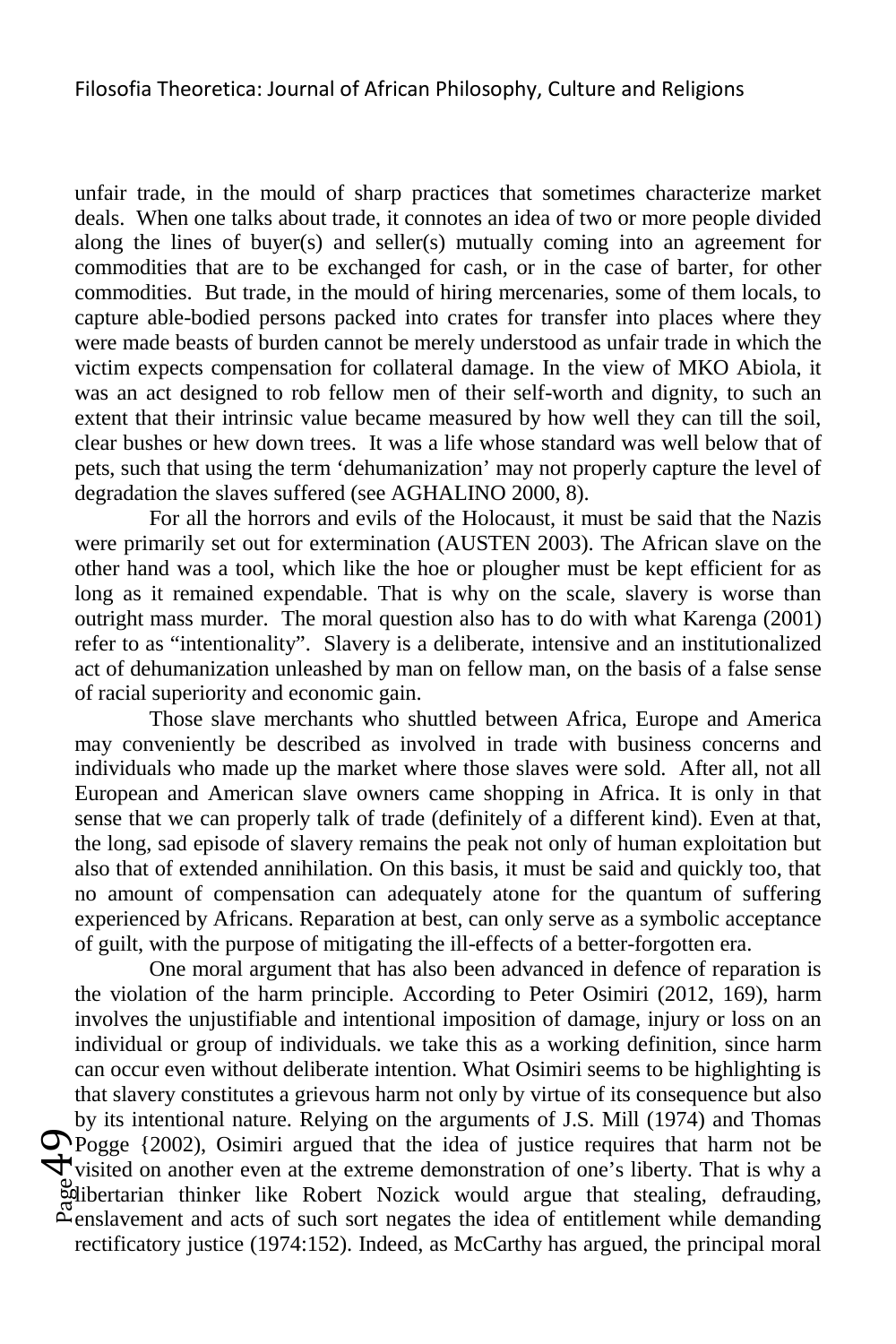intuition behind the idea of reparations is easy to grasp. If one agent has wrongfully harmed another, then the perpetrator has a prima facie moral obligation to repair, so far as possible, the damage to the victim (MCCARTHY 2004, 750).

The force of the moral arguments for reparation I perceive, are cogent enough to render a further obfuscation of the matter needless. That is why one regards the metaphysical argument for reparation of little force at this point. R.O. Badru (2010, 67-78), largely relying on the harm principle, marshaled a plausible case for reparation. Not satisfied however, he sought a reply to the trans-generational question by delving into religious and metaphysical arguments to drive home the point that contemporary Africans, by virtue of their belief in spatio-temporal continuity between the world of the physical and spiritual, and the attendant link between the ancestor and progenitor; are entitled to rectificatory claims on behalf of the dead. By recoiling into the shell of primordial speculation however, Badru takes the mutually agreeable platform of morality away, seeking to drag the perpetrator into a relativistic and speculative terrain that permits the latter to equally seek his own indulgence. Besides, it divorces the reparation argument from its existential warrant, which lies in its immense contribution to the underdevelopment of Africa till date. For emphasis, the moral arguments to us appear tenable without the vitiating effect of metaphysical arguments.

### **Contemporary Africa and the Quest for Reparation**

 $\mathbf{D}_{\text{cell}}^{\text{by}}$ Having made the point that the demand for reparation is both moral and justified, the next logical thing to do is to make a case for acceptable modalities of effectuation – a process whose complexity, even the most ardent proponent of reparation cannot deny. There is a need for caution however, in proceeding to such a stage, not the least because persuasive as the justifications are, they do not in themselves compel the West to take the necessary steps. What is most obvious is that while no Western nation today will justify slavery or slave trade, atoning for the negative consequences of its past practices has been met with utmost reluctance bordering nearly on outright denial. What this suggests then, is that while morality may form a large part of the ingredients of modern governance and international politics, it is not in itself a sufficient cause for action. Many nation-states today undoubtedly weigh the moral implications of decisions and actions, but such decisions are more easily taken when the dictates of morality coincide with interest. If this position is true, it implies then, that certain other conditions have to be met in order for reparation to become a reality. My concern in this section is to examine what condition is most conducive for the payment of reparation to African states in a way that is meaningful and beneficial. I suggest then, that beyond making a moral case, a realist understanding by African nations of what it takes to advance an interest at the level of international  $L$ Prelations among states is required. This suggestion is borne out of the further belief that the issue of reparation is significantly political. It is therefore erroneous to contemplate a strict bifurcation of the moral and political as if they always run on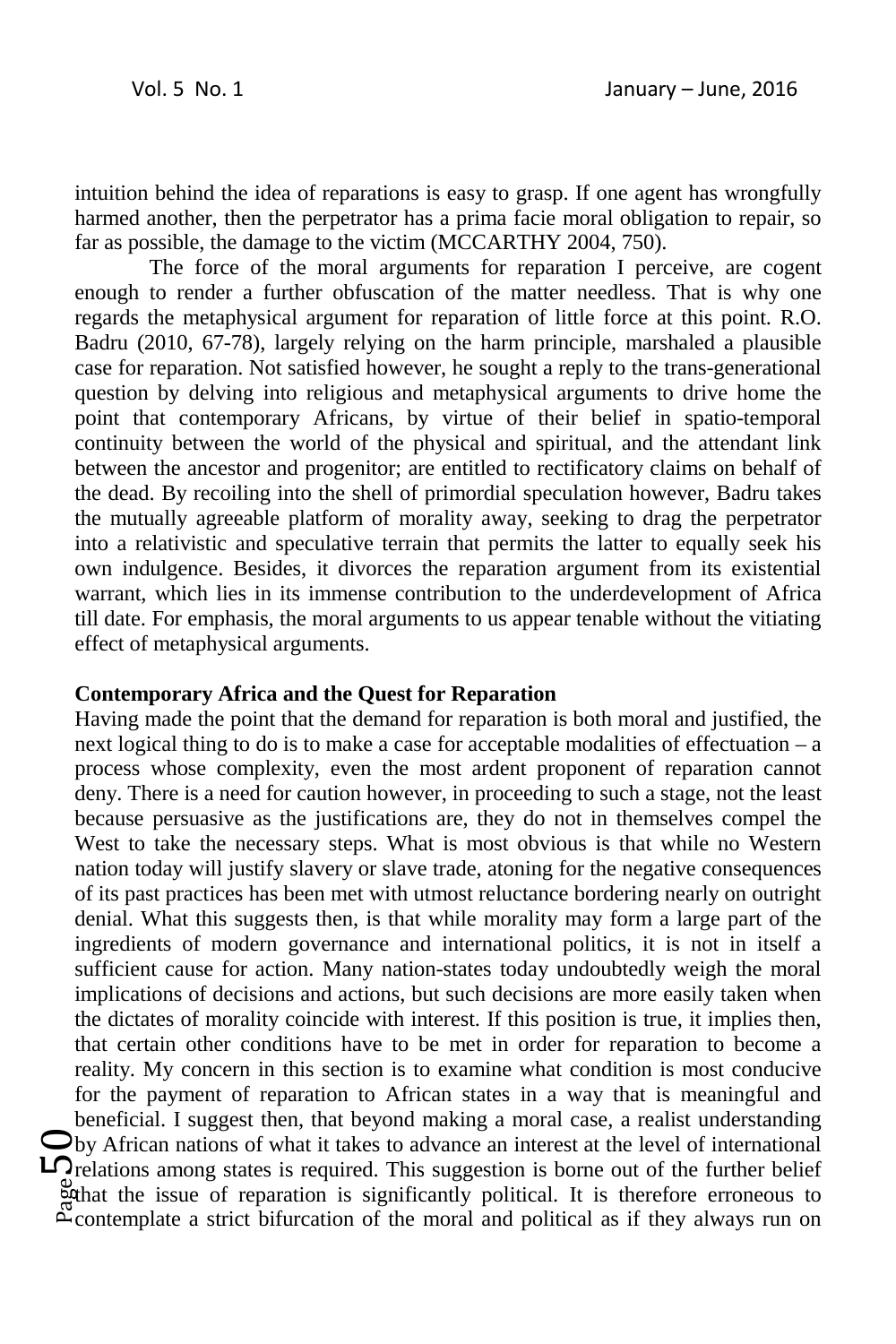parallel lines. There are, in many cases, points of intersection. To this end, moral abstractions must find a complement in concrete power relations (GEUSS 2008, 23).

## **Reparation and Realism**

Realism in political philosophy assumes that power is the primary end of political action whether in the domestic or international arena (MOSELEY 2006). It explains power from a realistic viewpoint and asserts that domestically, politicians strive to maximize their power while states do the same on the international arena. The argument is that the relations between self-seeking political entities are necessarily amoral, and it finds classical defense in Hobbes' *The Leviathan* and Machiavelli's *The Prince*.

Political realism is not necessarily immoral, neither is it unaware of the moral significance of political decision. What it does, while noting the tension between the moral and the political is to maintain that universal moral principles cannot be applied to the actions of states in their abstract universal formulation, but that they must be filtered through the concrete circumstances of time and place (MORGENTHAU 1978, 5). The political realist rejects the imposition of standards of thought on the political sphere while not denying them. He simply refuses to align moral aspiration with those that govern relationships, especially those of political natures in its descriptive elements. Political realism does not make much fuss about what 'ought' to be, it is concerned with what 'is'. Put differently, realism consists in ascertaining facts and giving them meaning through reason.

We live in a world in which morality is mouthed for the sake of political correctness and nothing beyond. What is moral and right is a function of interest and power. That is why the case can be made that the argument for reparation, in spite of its moral legitimacy faces so many hurdles to its attainment on one hand, and on the other involves serious implications that must be taken care of ahead of time by agitating nations.

It must be emphasized that though political realism is fundamentally amoral, its choice cannot be mistaken once morality conflicts with interest, Thus, while it may be easy on the part of the individual to say that "justice be done even if the world perish", the state denies the elevation of moral disposition above national survival. Political morality must therefore be regulated with prudence – a virtue regarded as most supreme in politics.

 $\mathbf{L}$ att $\mathbf{L}$ par<br> $\mathbf{g}_{\text{ref}}^{\text{b}}$ What then are the implications of this realist attitude to the agitation for reparation? The first is that a realistic assessment makes reparation unlikely in spite of its moral merits. We first of all need to cast our minds back to the rough classification we distempted earlier. Since the cause of history has ensured that some blacks are now  $\Box$  parts of other societies while others have sovereign nations to which they belong, reparation is bound to have effects that are not exactly the same. Black Americans may not get reparation beyond the possible re-affirmation of the congressional apology of 2008, and a few reforms that would grant them better access to schools,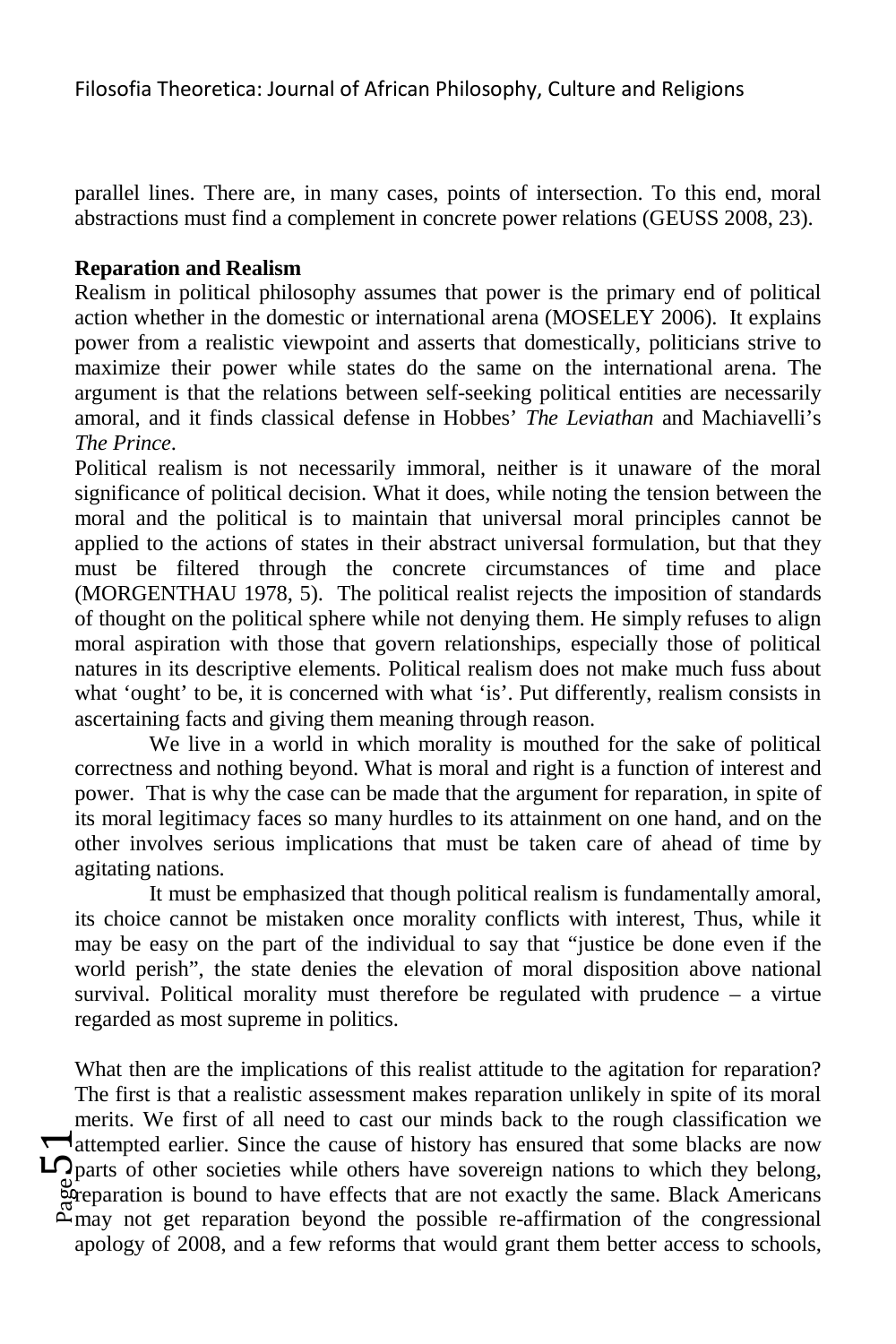workplaces, decent houses and health care; but the social disorder that growing inequality between blacks and whites is likely to breed, may be a very good reason for the American government to take more action. This is not to imply that making reparation to black Americans will come easy, or that such, if contemplated and effectuated, will totally address the challenges faced by blacks in many American communities. Any gain of reparation that is not preceded by the entrenchment of racial equality in the real sense is bound to be eroded with time, such that those responsible for slavery would have discharged themselves to a reasonable extent, of the moral burden, with the situation of blacks remaining the same or getting worse in the long-term. Reparation though necessary as atonement on the part of the perpetrators, goes beyond the apologetic gesture behind it. For the victim, the goal is to be recompensed and respected, such that at the least he comes at par with his fellow men. It is for this reason that the failure to put the clamour in logical sequence is not only self-defeating but also capable of worsening in the long-term, what presently obtains. The American government however, does not have the type of motivation just mentioned, in paying reparation to African and Carribean nations, although it can be said concerning the latter that some form of reparation will go some way in stemming illegal immigration into the U.S., a nagging national problem for the country. The incentive to pay reparation to African states is the least appealing, as they (African states) have neither the relevant attachment or proximity to Europe or America, nor the political and economic leverage capable of spurring the West into meaningful action. This situation though, is hardly surprising.

Africa today, in spite of its numerous resources contributes the least to the global economy. It also accounts for the greatest concentration of the world's poor. More significant is the fact that many of the continent's states are involved in one internal conflict or the other; a situation which has made most of the states unstable and at the brink of collapse. While some have identified imperialism as the cause of the present state of things, others point to poor leadership and the high level of corruption for which the continent has become notorious. I shall return to this causal controversy shortly, but it is apposite to mention here that the consequences of the present situation are less controversial. There is a consensus between the internalists and externalists that the continent is characterized by numerous indices of underdevelopment. It is on this basis one can reasonably infer that African nations in their present state cannot make an effective case for reparation. Even if they manage to do so, whatever benefit that accrues from such payment is likely to be eroded under the present condition. Numerous avenues, such as corruption, mismanagement and consumption-driven economies are likely to ensure that no tangible benefit results from reparation even if it gets paid.<br>
Since the above the pertinent our

 $\Omega_{\rm gga}^{\rm bol}$ Given the above, the pertinent question at this juncture is what needs to be  $\square$  done by African states to strengthen their case for reparation and enjoy the benefit of same if successfully achieved. The answer to this question, I propose, lies in Africa's ability to deal with the internal and external dimensions of its challenges.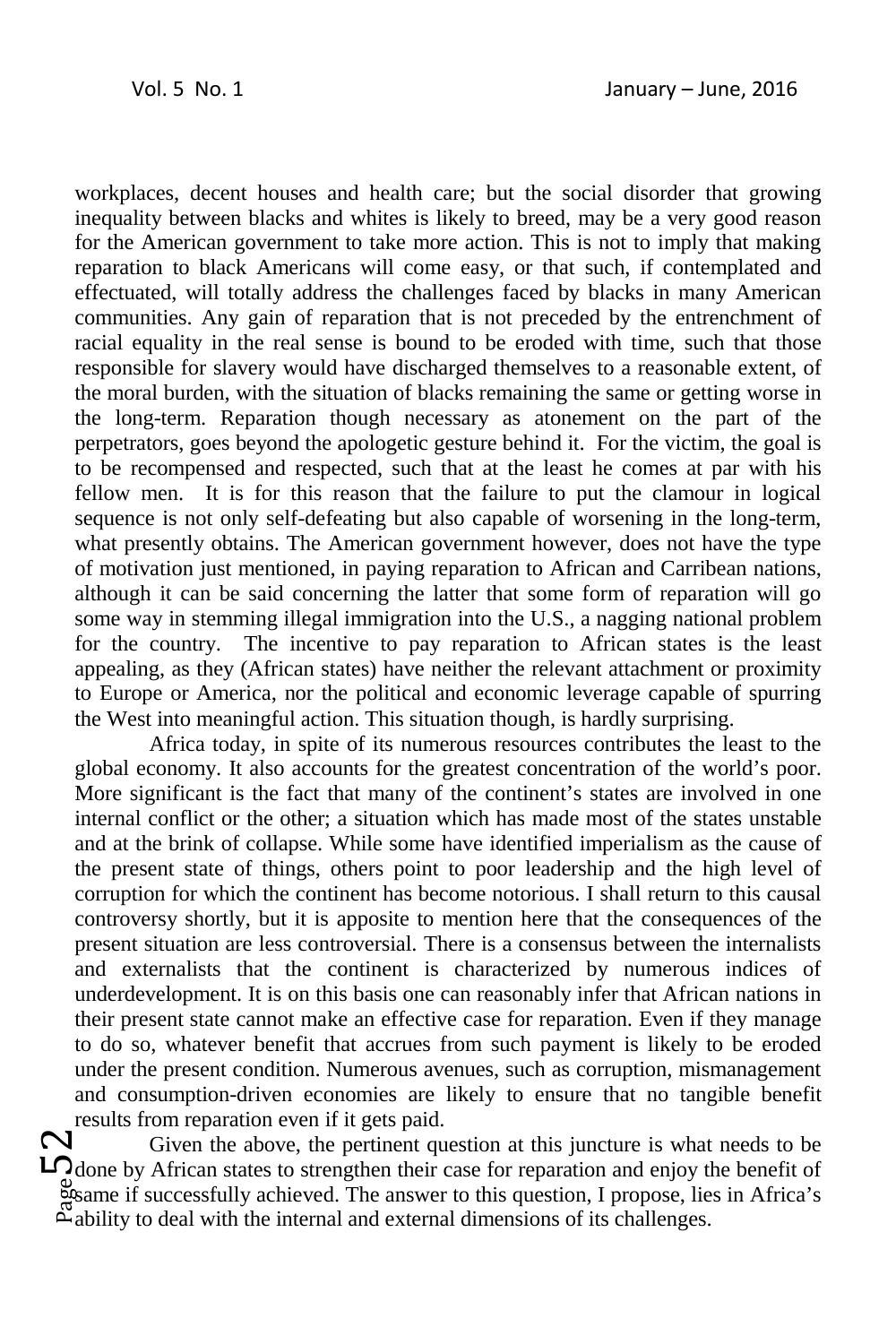### **Contemporary African Leadership and Reparation**

One cannot dispute the fact that Africa's past has a role to play in its present predicament, even if we disagree on the extent. It is equally self-evident that the continent's underdevelopment, at least as can be witnessed in many of its postindependent states, has continued in a frightening pace with very little to suggest there is hope for a halt. African underdevelopment is like a coin, which has two sides to it (OYEKAN 2008). On the one hand is the internal problem of corruption, poor leadership, strife and dictatorship among others (see AYITTEY 1992). On the other hand is the external dimension of the problem, which is imperialism. Of course, these two dimensions of the problem are sometimes interwoven, for some of the crises on the continent for instance, are products of the divisive structures left behind by colonial powers. Most conflicts on the continent emanated from the problems created by colonial administrative structures which at the time proved efficient for the management of subjugated societies but are no longer fitting in sovereign states. To put it more clearly, African underdevelopment is a product of imperialism and the internal problems of leadership and corruption which must be dealt with if the continent is to develop.

Paradoxically, dealing with these challenges requires effective and good leadership, of which the continent is in acute shortage (FALAIYE 2012). In most African countries today, leadership emerge from a parody of true democratic processes, thereby conferring legitimacy on elites who are far detached from the needs and aspirations of the people. Added to the absence of structures and institutions needed for equipping citizens for leadership roles and positions, what obtains often is both the lack of will and skills requisite for meaningful leadership. What the current mass of poor leadership in the continent has bred is hunger, illiteracy, conflicts and low life-expectancy among others.

Reversing the trend requires therefore, effective leadership equipped and committed to the task of development by consciously taking proactive steps in ending the continent's slide into the crater of poverty and desolation. It requires also, understanding how to walk the thin line of inter-dependence in an age of globalization without being appendages to foreign powers. This will further require a huge investment in human capital as he most important factor in the process of selfreliance. Addressing the challenge of leadership is important for African development on the one hand, and for the reparation question on the other for two reasons.

 $\mathcal{D}_{\text{gen}\atop \text{Eq}}\ \Omega_{\text{gen}\atop \text{in}}^{\text{per}}$ The first is that it places the continent in a better stead to negotiate for commensurate compensation. A continent struggling for survival is not likely to reject whatever is dangled at it by the west. In fact, many African nations clamour for  $\Omega$  reparation with the hope of making use of whatever it offers to ameliorate their **LO** immediate problems. A continent that is more relevant globally however, can make a louder case and negotiate not in a recumbent position but across the table. Second, it prevents a situation whereby the possible gains of reparation get eroded through imperial conduit pipes in the form of trade agreements with foreign countries. In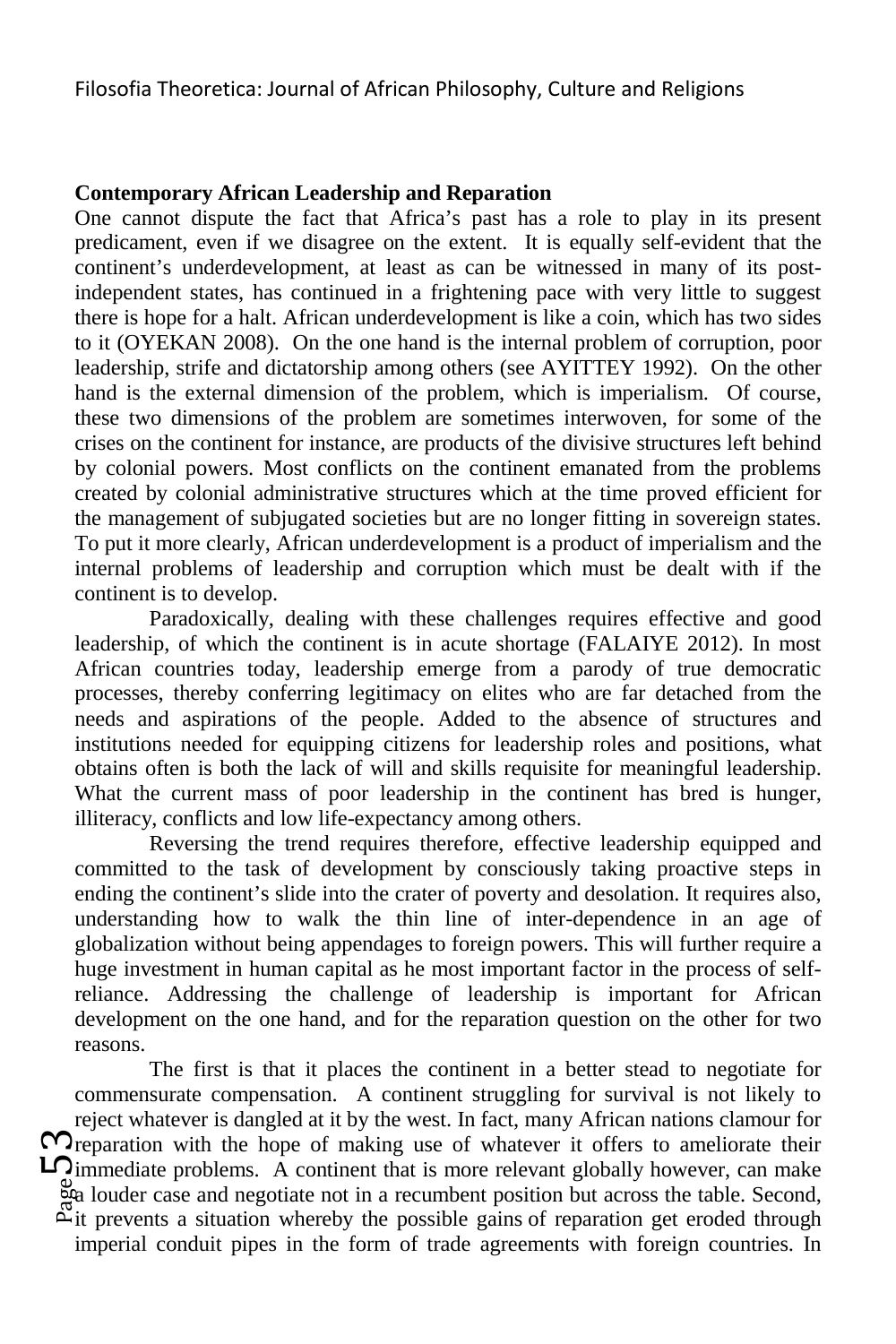addition, we live in a global age where integration is happening with more intensity. This suggests that nations of the world would need each other more than ever before. A developed Africa would therefore have much more to offer the world and therefore exploit its relevance as a bargaining tool in the quest for slave reparation. This of course is not to say that the argument lacks merit on moral grounds. What is being said is that in this age of political realism, power and interest provide quicker and better answers than feeble moral protestation. It is for this reason that the moral case must be supplemented with an approach that compels prudence from the parties concerned.

A developed Africa does not detract from the need for reparation. To understand this point, it is important to refer in one vein to the "Oprah Winfrey's fallacy" earlier discussed, and mention in another vein, that reparation is not a form of aid. Aid may not be necessary where there is development. Africa's development on the other hand, does not vitiate the case for reparation. Aids are provided on compassionate grounds by affluent nations to weak ones without claiming responsibility for such weakness. In other words, aid is often a voluntary response to the predicament of fellow humans who though may be distant, live under conditions that are considered humanly indecent and therefore deserving of assistance, especially when feasible. Reparation on the other hand is an obligation arising from past injustice, with little or no bearing on the status of the victim.

### **Conclusion**

Page<sup>7</sup> In this paper, I have tried to examine the arguments for reparation, and suggested that in spite of the numerous counter-arguments against it, there are very strong factual and moral reasons why black people, whether in Africa, the Caribbean or within the United States deserve to be paid reparations. I have also noted however, that the case for reparation is not exclusively a moral one. The political dimension to it requires a realist understanding, especially on the part of African states. I therefore proceeded to maintain that until African states address in large parts their numerous problems which are both internal and external in nature, making a plausible and rewarding case for reparation may remain a tall order. Central to this is the need to address the leadership deficit across the continent through the strengthening of those institutions that ensure effective and responsible leadership. It is under this condition that Africa can begin to work towards self-sustenance and less dependence on foreign nations for survival. It was argued that a more developed Africa with a greater global stake has more leverage to demand tangible reparation and maximize same for the benefit of its people. Effective leadership in Africa is in itself not an automatic guarantee that reparation will come easy, but it is one without which the continent can neither  $\blacktriangledown$  make a bold case nor survive for long.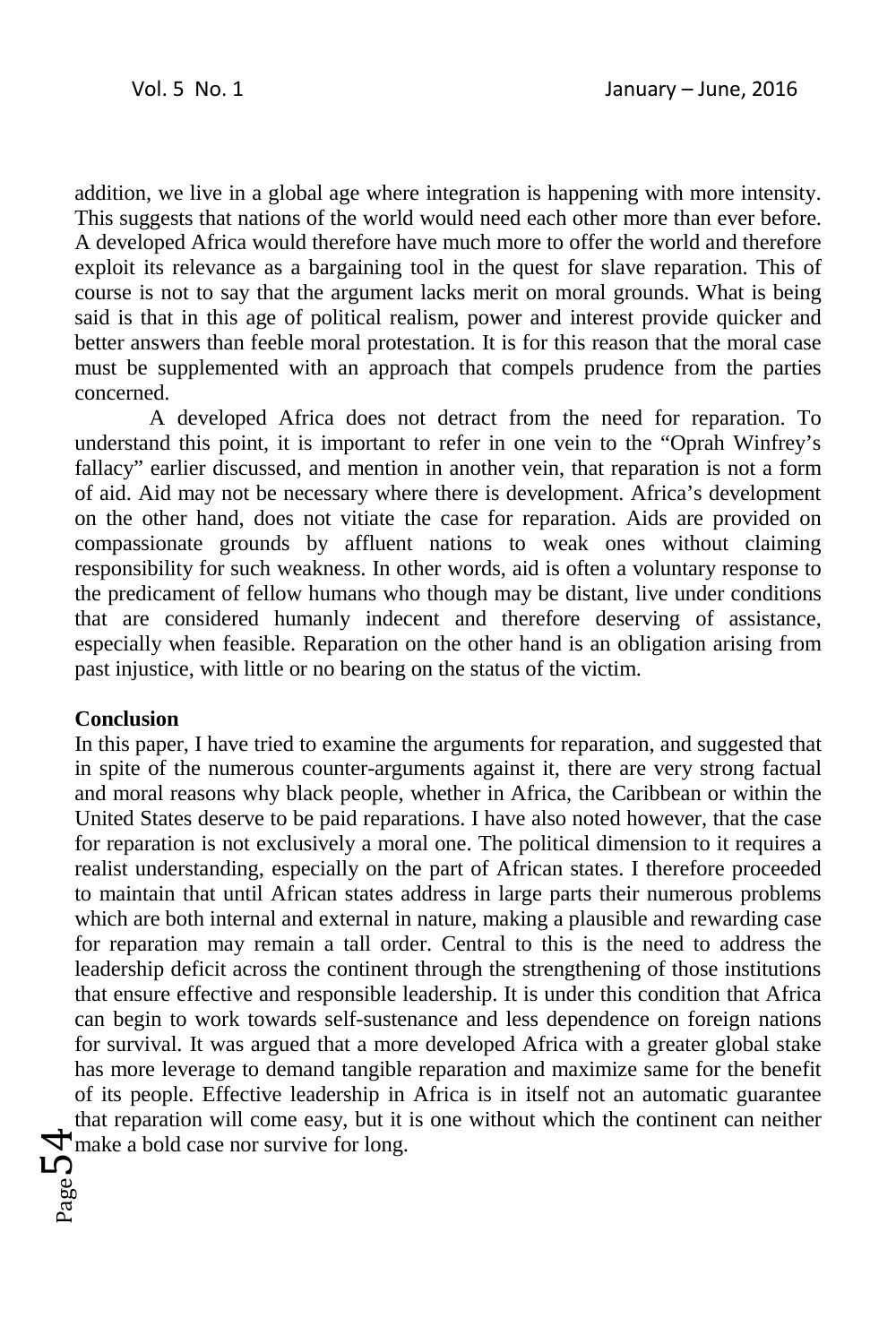- 1. AGHALINO, Samuel O. "The Quest for Reparation to Africa and Africans in Diaspora." [African Journal of Social and Policy Studies], Vol. 1 No. 2, Pp. 7- 13, 2000. Paperback.
- 2. AKE, Claude. [Democracy and Development in Africa], 1996. The Brooking Institution: Washington. Paperback
- 3. ARTHUR, John. [Race, Equality and the Burden of History], 2007. Cambridge University Press: Cambridge. Paperback.
- 4. AYITTEY, George. [Africa Betrayed], 1992. St. Martin's Press: New York. Paperback.
- 5. BADRU, Ronald. O. "Reparations for Africa: Providing Metaphysical and Epistemological Grounds of Justice to the Descendants of Dehumanised Generation." [Cultura: Journal of Philosophy of Culture and Axiology], Vol. VII, No. 2, Pp. 67-80, 2010. Web.
- 6. BECKLES, Hilary M. [Slave Voyages: The Transatlantic Trade in Enslaved Africans], 2002. UNESCO: Paris. Web.
- 7. BLOCK, Walker. "On Reparation for Black Slavery." [Human Rights Review], July-– September, Pp. 53-73, 2002. Web.
- 8. BOXILL, R. Bernard. "A Lockean Argument for Black Reparation." [A Discussion Paper at the Meeting of the Research Triangle Ethics Circle], 2003. Web.
- 9. BROOKS, R.L. [Atonement and Forgiveness: A New Model for Black Reparations], 2006. University of California Press: Los Angeles. Paperback.
- 10. CHIKOTI, Georges. [World Conference Against Racism, Racial Discrimination, Xenophobia and Related Intolerance], 2001. Web. Retrieved from http://www.un.org/WCAR/statments/angolaE.htm on 24/01/2014.
- **Relevant Literature**<br>
1. AGHALINO, Samuel O. "The Quest for Re<br>
2. Diaspora." [African Journal of Social and Pe<br>
13, 2000. Paperback.<br>
2. AKE, Claude. [Democracy and Developmer<br>
Institution: Washington. Paperback<br>
3. ARTH 11. DARITY, William and Frank, Davia. "The Economics of Reparation." [African Americans in the US Economy, Cecilia A. Conrad, John Whitehead, Patrick Mason, and James Stewart Eds.], Pp. 334-338, 2005. Roman & Littlefiled Publishers: Lanham, MD. Paperback. 13. Fantason, and James Stewart Eds.], Pp. 334-338, 2005. Roman &<br>Littlefiled Publishers: Lanham, MD. Paperback.<br> $\overset{\text{ex}}{\triangle}$ 12. FANON, Frantz. [Wretched of the Earth, Richard Philcox, Trans.], 1966.<br>Groove Press: New Yor
	-
- Groove Press: New York. Paperback.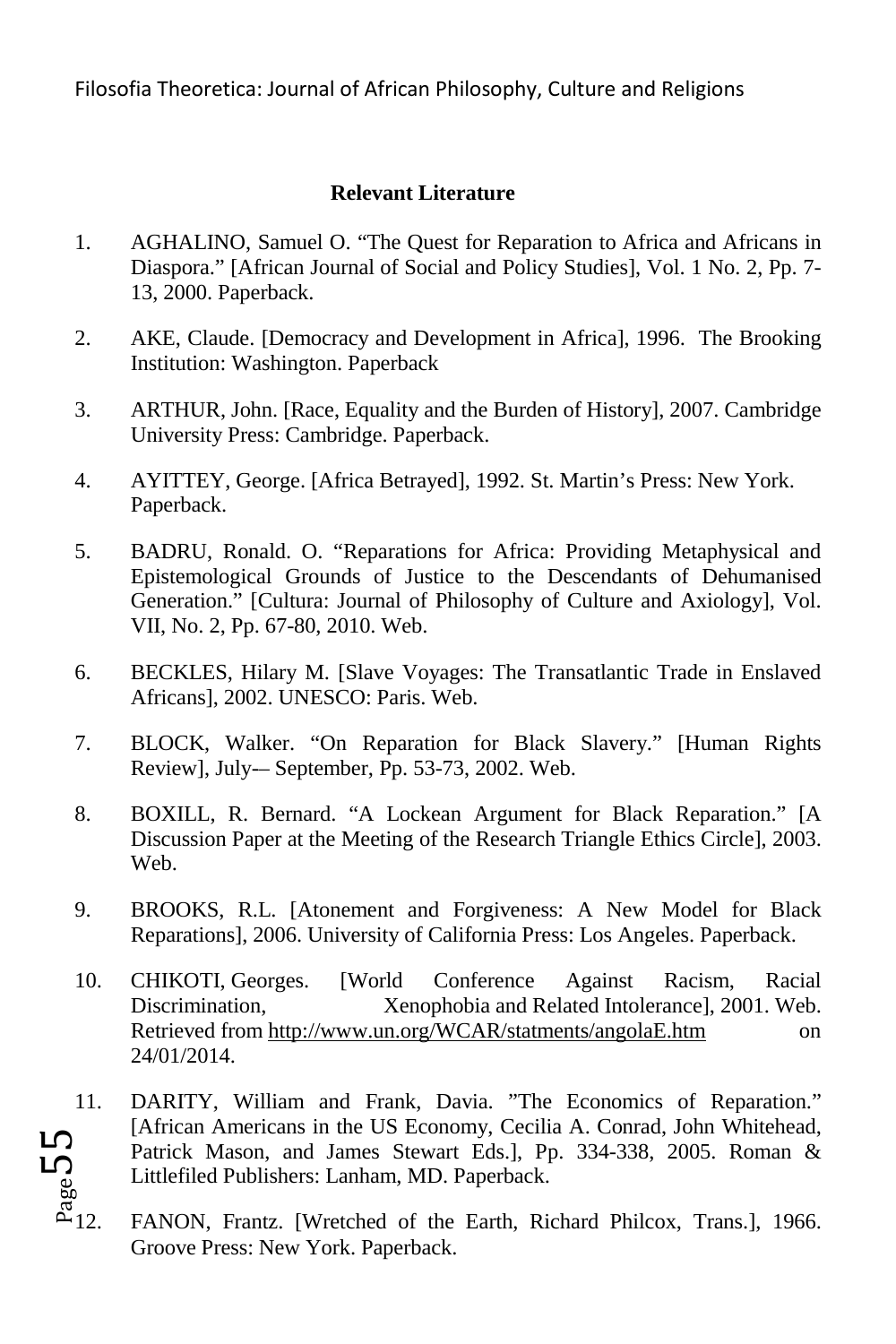- 13. FALAIYE, Muyiwa. [A Philosopher Interrogates African Polis: How Can We Get it Right?] 2012. Inaugural Lecture, University of Lagos: Lagos. Paperback.
- 14. FARROW, Anne, Joel Lang, and Jenifer Frank. [Complicity: How the North Promoted, Prolonged, and Profited from Slavery], 2006. Ballantine Books: New York. Paperback.
- 15. FEAGIN, J. R. "Documenting the Cost of Slavery, Segregation, and Contemporary Racism: Why Reparation Are in Order for African Americans." [Harvard Black Letter Law Journal], Vol. 20, Pp. 49-81, 2004. Web.
- 16. GROSSMAN, James. [A Chance to Make Good: African Americans: 1900- 1929], 1997. Oxford University Press: New York. Paperback.
- 17. HOROWITZ, David. [Uncivil Wars: The Controversy over Reparations for Slavery], 2002. 2002. Encounter Books: New York. Web.
- 18. HORWARD, Hassman, E. R. [Reparations for the Slave Trade: Rhetoric, Law, History and Political Realities], 2007. Working Paper. Web.
- 19. KANE, Gregory. ""Why the Reparation Movement Should Fail". [University of Maryland Law Journal of Race, Religion, Gender and Class], Vol. 3 Issue 7, Pp. 189-208, 2003. Web.
- 20. LEWAN, Todd & Dolores Barclay. "Inquiry: Black Landowners Cheated." [Sunday Herald]. Durban, N.C: December 9, A3, 2001. Web.
- 21. LORD, Gifford. ""Slavery: Legacy." [Hansard, House of Lords of the British Parliamentl,  $14^{th}$  March, 1996. Web.
- 22. MAULANA, Karenga. [The Ethics of Reparations: Engaging the Holocaust of Enslavement. 2001. Web.Retrieved from: http://www.africawithin.com/karenga/ethics.htm; On 12/062015.
- 23. MCCARTHY, T. "Coming to Terms with Our Past, Part II: On the Morality and Politics of Slavery." [Political Theory], Vol. 32, No. 6, Pp. 623-648, 2004. Paperback.
- $\sum_{\text{agg5}}$ 24. MILL, John S. [On Liberty. G. Himmelfarb, Ed.], 1974. Penguin: New York. Paperback.
	- 25. MORGENTHAU, Hans. [Politics Among Nations: The Struggle for Power and Peace], 1978. Alfred A. Knopf: New York. Paperback.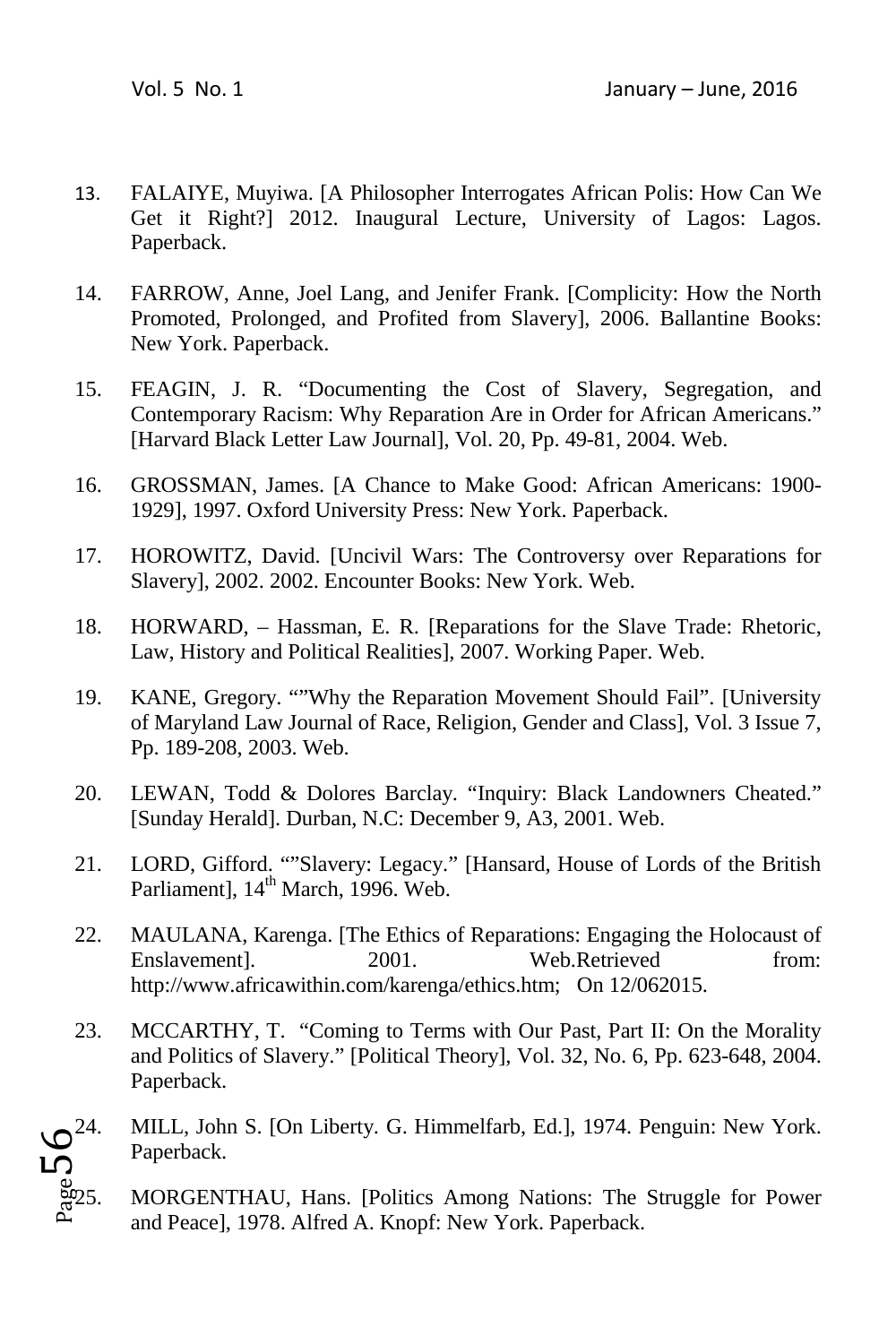- 26. MOSELEY, Alexander. [Political Realism], Web. Retrieved from: www.iep.utm.edu/polreal On 19/06/2016.
- 27. NEUBORNE, Burt. "Holocaust Reparation Litigation: Lessons for the Slavery Reparation Movement." [New York University Annual Survey of American Law], Vol. 58, Issue 4, Pp 615-622, 2003. Web.
- 28. NOZICK, Robert. [Anarchy, State and Utopia], 1974. Blackwell: Oxford. Paperback.
- 29. OGLETREE, C. J. "Repairing the Past: New Efforts in the Reparation Debates in America. Harvard Civil Rights Civil Liberties." [Law Review], Vol. 38, Pp. 279-320, 2003. Web.
- 30. ONIGBINDE, Akinyemi. [Development of Underdevelopment: Conceptual Issues in Political Economy], 2003. Frontline Publishers: Ibadan. Paperback.
- 31. OSIMIRI, Peter. "Africa, the West and the Search for Rectificatory Justice." [A Study in African Socio-Political Philosophy: Essays in Honour of Professor Muyiwa Falaiye], Pp. 165-180. 2012. University of Lagos Press: Lagos. Paperback.
- 32. OYEKAN, Adeolu. "The African Notion of Education as a Panacea to Leadership Problems." [A paper presented at the 2008 PEAN Conference],Olabisi Onabanjo University: Ago-Iwoye. Lecture-Text.
- 33. POGGE, Thomas. [World Poverty and Human Rights: Cosmopolitan Responsibilities and Reform], 2002. Polity: Cambridge. Paperback.
- 34. RALPH, Austen. "The Jewish Holocaust as a Model for African-American Slave Trade Discourse: History, Politics and Memory." [African and Black Nationalism: A Discourse in African and Afro American Studies, Muyiwa Falaiye, Ed.], Pp. 179-208, 2003. Foresight Press: Lagos. Paperback.
- 35. RODNEY, Walter. [How Europe Underdeveloped Africa], 2000. Bogle-L Ouverture Publications: London. Paperback.
- $P<sub>age</sub>57$ 36. THIPANYANE, Tseliso. "Current Claims, Regional Experiences, Pressing Problems: Identification of the Salient Issues and Pressing Problems in an African Post-Colonial Perspective." [Human Rights in Development: Reparation, Redressing Past Wrongs, George Ulrich and Louise Krabbe Boserup, Eds.], Pp. 33-55, 2003. Kluwer Law International: The Hague. Paperback.